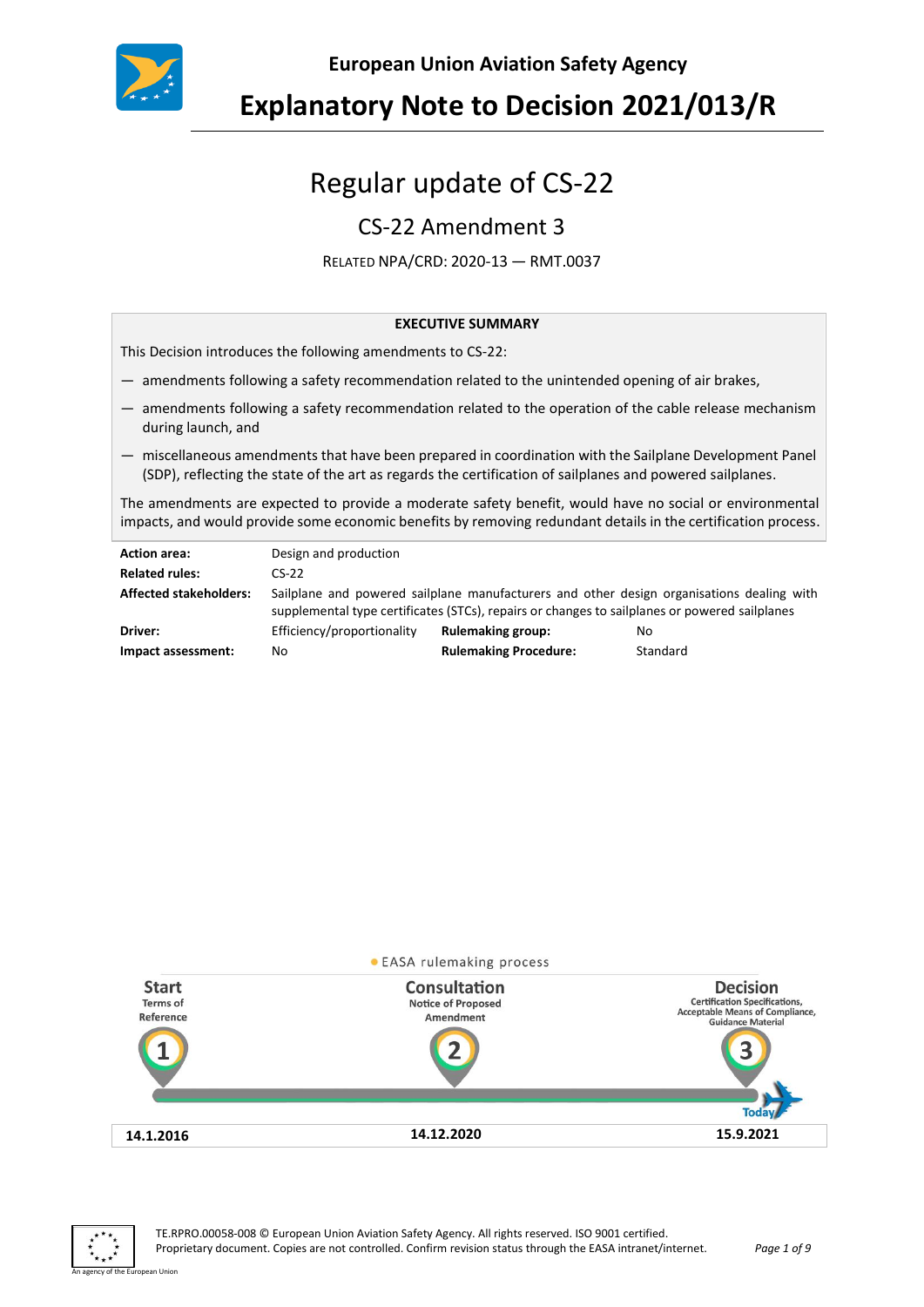# **Table of contents**

|    | 2.1. |  |  |
|----|------|--|--|
|    | 2.2. |  |  |
|    | 2.3. |  |  |
|    | 2.4. |  |  |
|    | 2.5. |  |  |
|    |      |  |  |
| 4. |      |  |  |
|    | 4.1. |  |  |
|    | 4.2. |  |  |
|    |      |  |  |
|    |      |  |  |

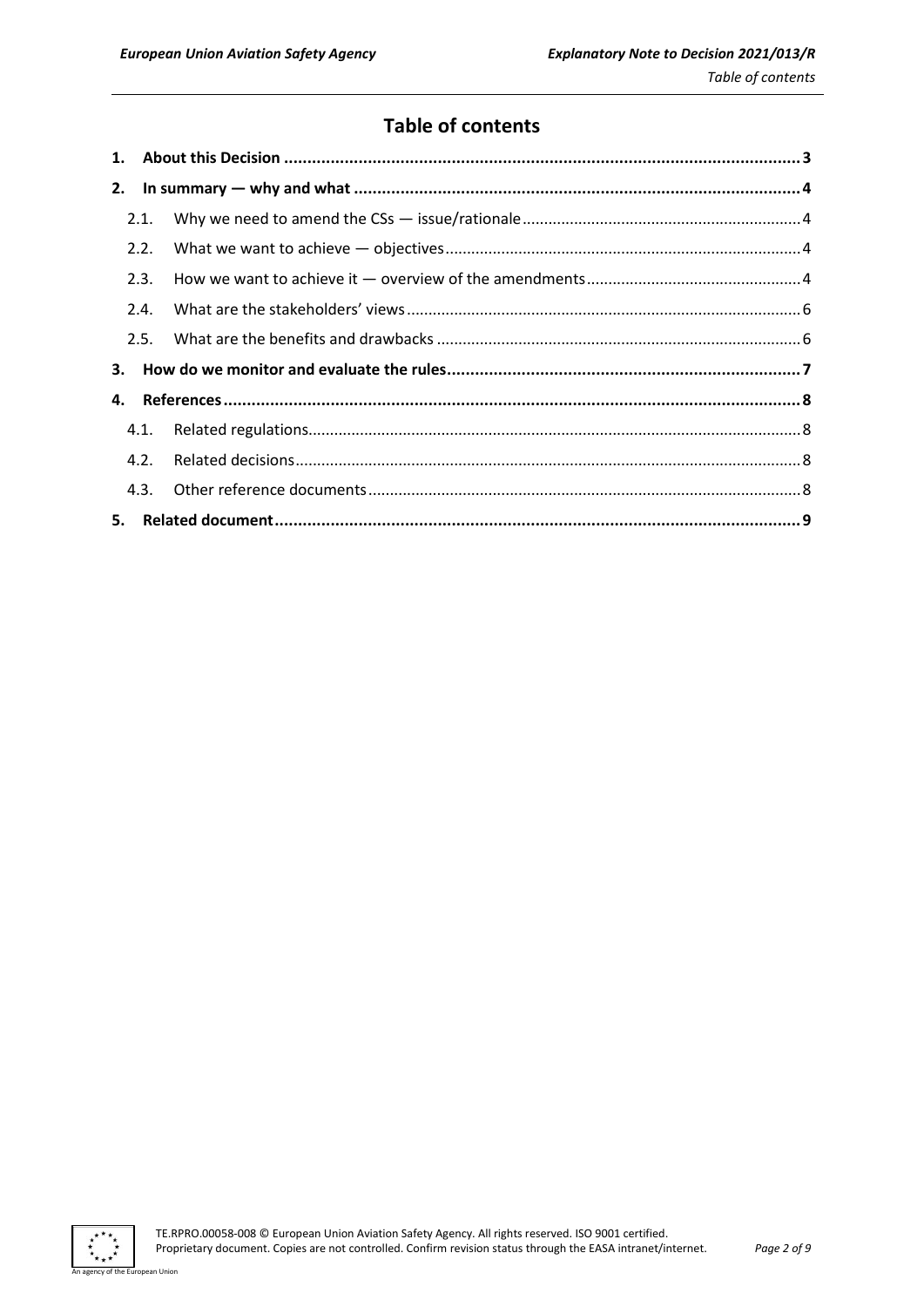# <span id="page-2-0"></span>**1. About this Decision**

The European Union Aviation Safety Agency (EASA) developed ED Decision 2021/013/R in line with Regulation (EU) 2018/1139<sup>1</sup> (the 'Basic Regulation') and the Rulemaking Procedure<sup>2</sup>.

This rulemaking activity is included in the European Plan for Aviation Safety (EPAS) for 2021–2025<sup>3</sup> under rulemaking task (RMT).0037. The scope and timescales of the task were defined in the related Terms of Reference<sup>4</sup>.

EASA accepted safety recommendations related to the unintended opening of air brakes and difficulties in the operation of the cable release mechanism during launch and determined that related amendments to the certification specifications were required.

EASA, in coordination with the Sailplane Development Panel (SDP), which is one of the three panels within the *Organisation Scientifique et Technique Internationale du Vol à Voile* (OSTIV), has reviewed and accepted other design developments of a non-complex and non-controversial nature that called for the amendment of the existing certification specifications. The OSTIV has the special status of an international affiliated member of the *Fédération Aéronautique Internationale* (FAI).

The draft text of this Decision has been developed by EASA. All the interested parties were consulted through Notice of Proposed Amendment (NPA) 2020-13 'Regular update of CS-22'<sup>5,6</sup>. 37 comments were received from all interested parties, including industry and national aviation authorities.

EASA reviewed the comments received during the public consultation. The comments received and EASA's responses to them are presented in Comment-Response Document (CRD) 2020-137.

The final text of this Decision, along with the related certification specifications(CS-22 Amendment 3), has been developed by EASA.

*Note:* Amendment 3 to CS-22 is published in the new eRulesformat. Therefore, format/layout changes are not highlighted in the Change Information file; only content changes are shown.

The major milestones of this rulemaking activity are presented on the title page.

<sup>7</sup> <https://www.easa.europa.eu/document-library/comment-response-documents>



<sup>1</sup> Regulation (EU) 2018/1139 of the European Parliament and of the Council of 4 July 2018 on common rules in the field of civil aviation and establishing a European Union Aviation Safety Agency, and amending Regulations (EC) No 2111/2005, (EC) No 1008/2008, (EU) No 996/2010, (EU) No 376/2014 and Directives 2014/30/EU and 2014/53/EU of the European Parliament and of the Council, and repealing Regulations (EC) No 552/2004 and (EC) No 216/2008 of the European Parliament and of the Council and Council Regulation (EEC) No 3922/91 (OJ L 212, 22.8.2018, p. 1) [\(https://eur](https://eur-lex.europa.eu/legal-content/EN/TXT/?qid=1535612134845&uri=CELEX:32018R1139)[lex.europa.eu/legal-content/EN/TXT/?qid=1535612134845&uri=CELEX:32018R1139\)](https://eur-lex.europa.eu/legal-content/EN/TXT/?qid=1535612134845&uri=CELEX:32018R1139).

<sup>&</sup>lt;sup>2</sup> EASA is bound to follow a structured rulemaking process as required by Article 115(1) of Regulation (EU) 2018/1139. Such a process has been adopted by the EASA Management Board (MB) and is referred to as the 'Rulemaking Procedure'. See MB Decision No 18-2015 of 15 December 2015 replacing Decision 01/2012 concerning the procedure to be applied by EASA for the issuing of opinions, certification specifications and guidance material [\(http://www.easa.europa.eu/the](http://www.easa.europa.eu/the-agency/management-board/decisions/easa-mb-decision-18-2015-rulemaking-procedure)[agency/management-board/decisions/easa-mb-decision-18-2015-rulemaking-procedure\)](http://www.easa.europa.eu/the-agency/management-board/decisions/easa-mb-decision-18-2015-rulemaking-procedure).

[https://www.easa.europa.eu/sites/default/files/dfu/epas\\_2021\\_2025\\_vol\\_two\\_final.pdf](https://www.easa.europa.eu/sites/default/files/dfu/epas_2021_2025_vol_two_final.pdf)

<sup>4</sup> <https://www.easa.europa.eu/document-library/terms-of-reference-and-group-compositions/tor-rmt0037>

<sup>5</sup> In accordance with Article 115 of Regulation (EU) 2018/1139, and Articles 6(3) and 7 of the Rulemaking Procedure.

<sup>6</sup> <https://www.easa.europa.eu/document-library/notices-of-proposed-amendment/npa-2020-13>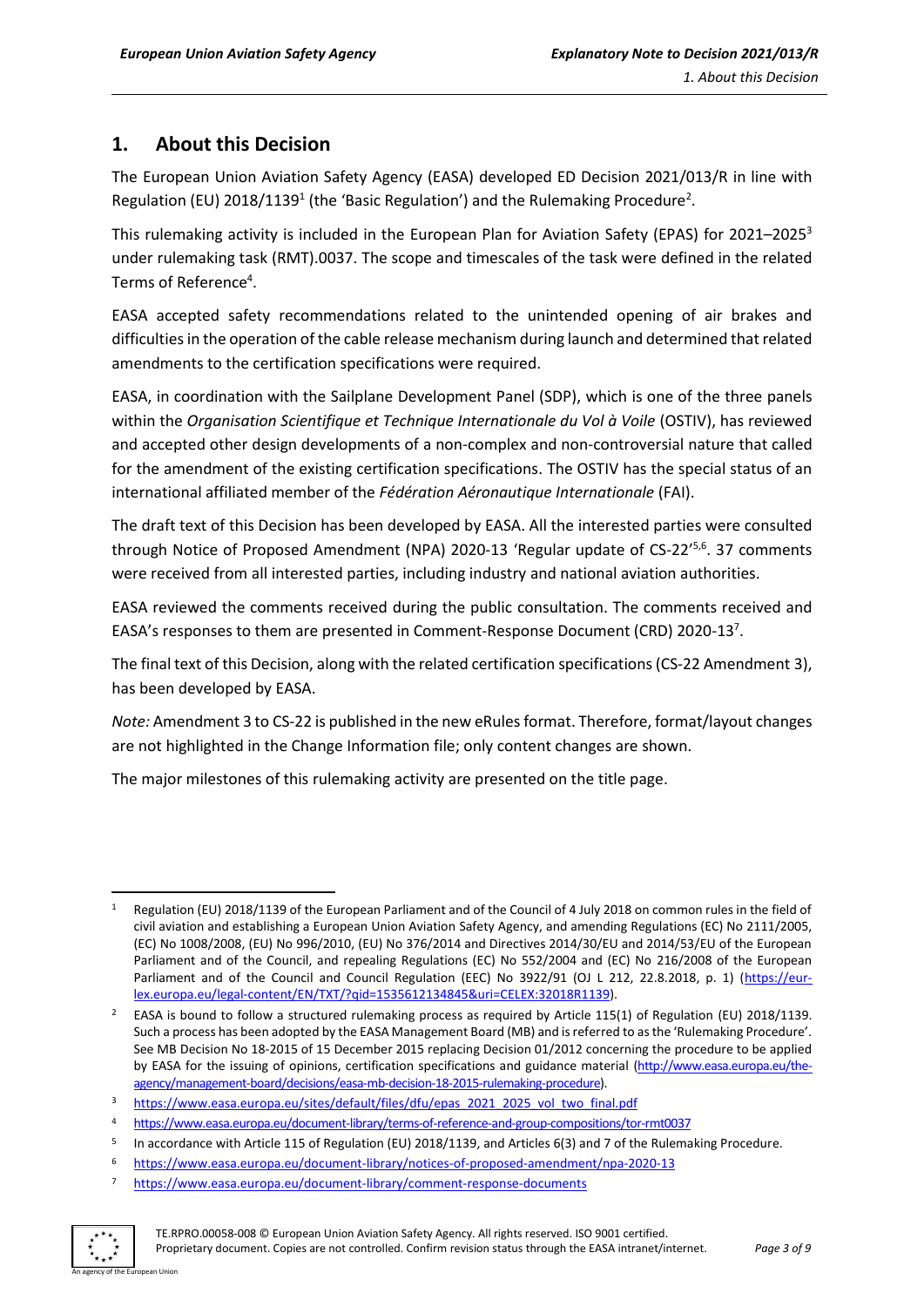## <span id="page-3-0"></span>**2. In summary — why and what**

#### <span id="page-3-1"></span>**2.1. Why we need to amend the CSs — issue/rationale**

The aviation industry is evolving. Certification specifications (CSs) and related acceptable means of compliance (AMC) need to be updated regularly to ensure that they are fit for purpose, cost-effective, and can be implemented.

Regular updates are issued to include design developments of a non-complex and non-controversial nature or mature subjects primarily originating from international sailplane stakeholders and expert groups.

Amendment 3 to CS-22 covers the following items:

- Item 1: Address a safety recommendation related to the unintended opening of air brakes,
- Item 2: Address a safety recommendation related to the operation of the cable release mechanism during launch,
- Item 3: Remove the obsolete 45° dive requirement for sailplanes approved for aerobatics,
- Item 4: Add information for winch launch tests to address recent winch launch accidents,
- Item 5: Structure requirements: state-of-the-art aerofoils and materials,
- Item 6: Change the gust load factors,
- Item 7: Change the content of the aircraft flight manual (AFM), and
- Item 8: Editorial corrections.

#### <span id="page-3-2"></span>**2.2. What we want to achieve — objectives**

The overall objectives of the EASA system are defined in Article 1 of the Basic Regulation. This Decision will contribute to the achievement of the overall objectives by addressing the issues outlined in Section 2.1.

The specific objective of this Decision is to amend CS-22 based on the above-mentioned selection of non-complex, non-controversial, and mature subjects, with the ultimate goal being to increase safety.

#### <span id="page-3-3"></span>**2.3. How we want to achieve it — overview of the amendments**

#### **Item 1: Unintended opening of air brakes**

There is no AMC to CS 22.697(b) addressing the risk that air brakes that are not in a locked position could move during a launch or start and cause a substantial performance loss.

EASA, therefore, introduces new AMC to 22.697(b) addressing that risk.

#### **Item 2: The operation of the cable release mechanism should not be limited during launch**

CS 22.777(b) states the following: 'The controls must be located and arranged so that the pilot, when strapped in the seat, has full and unrestricted movement of each control without interference from either clothing (including winter clothing) or from the cockpit structure. The pilot must be able to operate all the controls necessary for the safe operation of the aeroplane from the seat designated to be used for solo flying.'

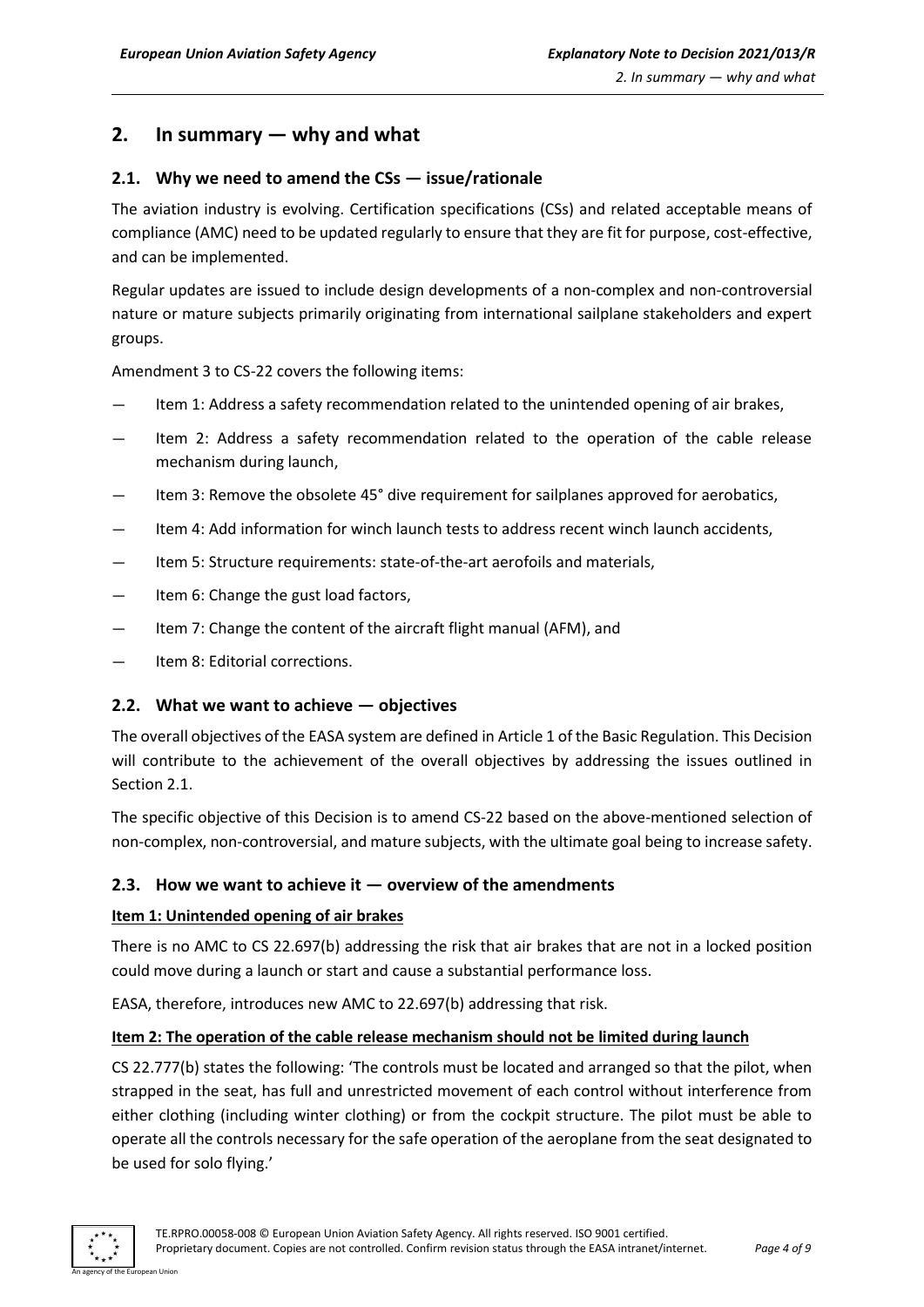The objective specification is generic, and it was not specifically clear that it should be possible to operate the cable release mechanisms at any stage of the launch without being restricted by the range of movement of any flight controls.

There is also no existing AMC to address this; EASA has, therefore, introduced AMC to 22.777(b) to address this feature.

#### **Item 3: Removal of the obsolete 45° dive requirement for sailplanes approved for aerobatics**

The specification was found to be outdated during the SDP meeting in 2016. The use of air brakes during aerobatics is not recommended due to the reduced load factors with the air brakes extended. EASA agrees to this. This specification is, therefore, removed.

#### **Item 4: Additional guidance for winch launch tests, to address recent winch launch accidents**

The existing AMC 22.152 does not address scenarios that have been identified to contribute to winch launch accidents.

EASA has, therefore, amended the existing AMC.

#### **Item 5: Structure requirements: adjustments to state-of-the-art aerofoils and materials**

#### *Item 5.1 Vertical tail surfaces — Rolling Moments for T-tails*

A limitation on the formulas of induced rolling moment in AMC 22.441 and AMC 22.443 has been introduced during the transition from JAR 22 to CS-22. Since designs beyond the limitation have been designed with these formulas and have been successfully operated, EASA has amended the scope of AMC 22.441 and AMC 22.443 to reflect that the formulas are appropriate for new designs of vertical tail surfaces. This will improve the consistency across load cases for sailplane designs.

#### *Item 5.2 Vertical tail surfaces — Flick Manoeuvres*

CS 22.441 concretely defines the vertical tail manoeuvring load cases. While this is appreciated for the Category U design, it might not suffice for the Category A design. EASA introduces a paragraph in AMC 22.441 to draw attention to the specific aerobatic load cases that could be applicable for a design.

#### *Item 5.3 Ground loads*

The OSTIV Sailplane Development Panel (SDP) proposed during its 2019 meeting to readjust the four factors of ground load, descent velocity, energy absorption, and c.g. acceleration. EASA agreed that the combination of these changes provides an improved level of safety while taking into account heavier sailplanes and a greater amount of water ballast carried.

EASA has, therefore, amended CS 22.473, 22.723 and 22.725.

#### *Item 5.4 Tow hook attachments and cable loads*

In Joint Aviation Authority (JAA) NPA 22C-85, the maximum cable loads for a sailplane in aerotow from JAR 22.581(b) have been reduced from 1.2×Qnom to 1.0×Qnom, assuming the use of a textile rope. The limit load for the towing hook attachment (JAR 22.585), however, was not changed.

Therefore, a factor for the ratio between cable load and attachment loads has been introduced in CS 22.585.

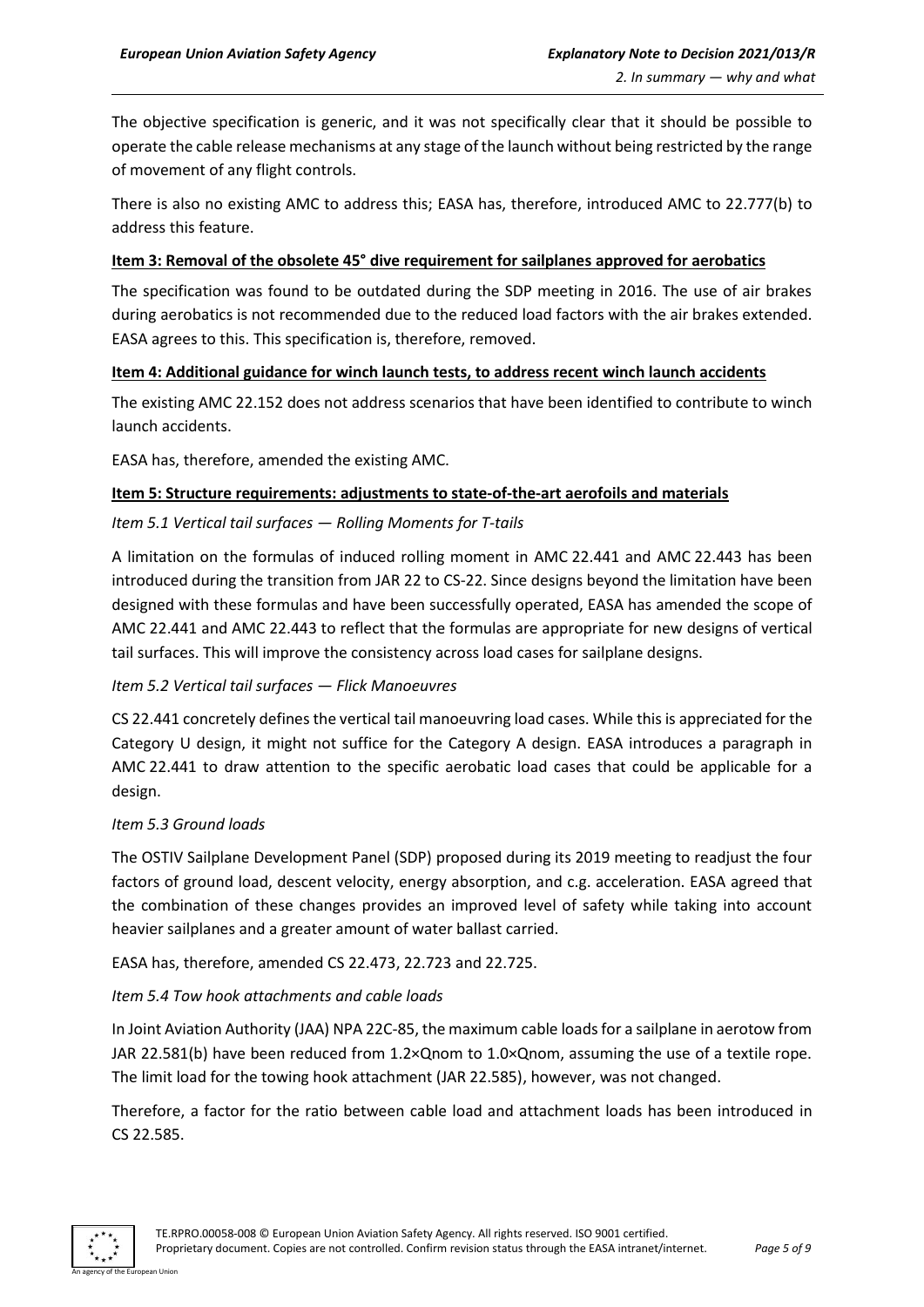Furthermore, the use of weak links in winch launching has led to the situation where the additional cable load factor of 1.2 is not fully usable in operations. Modern winches with higher acceleration of the sailplane would require slightly higher weak links.

EASA has, therefore, amended this factor for that purpose and introduced a new maximum level for the maximum weak link strength in CS 22.581 and CS 22.583.

#### **Item 6: Change of gust load factors**

The calculation of gust load factors in CS 22.341 is based on a certain gust length and its ramp. The formula for gust load factors is modified to account for the latest insights about gust length in real meteorological conditions. It has not yet been demonstrated, however, that this covers the most severe turbulent conditions to be expected in the operation of sailplanes. Consequently, a correction factor is applied to the new formula in order to achieve the same structural reserves.

EASA has, therefore, amended the formula in CS 22.341.

#### **Item 7: Changes to the content of the aircraft flight manual (AFM)**

EASA has amended AMC 22.1585 to put emphasis on the limits that sailplanes are designed for.

Consistently, EASA has specified the related operational limitations, data and procedures in CS 22.1583 and CS 22.1585.

#### **Item 8: Editorial corrections**

EASA has made various editorial corrections in:

CS 22.331(d)(2),

CS 22.335(f), and

CS 22.375(b)(2),

and has removed AMC 22.1(a) since it was not relevant to the scope of CS-22.

#### <span id="page-5-0"></span>**2.4. What are the stakeholders' views**

The consultation of the draft amendments provided a total of 37 comments from 9 stakeholders, among which 5 national aviation authorities. There were no unfavourable comments on the proposed amendments.

#### <span id="page-5-1"></span>**2.5. What are the benefits and drawbacks**

The proposed amendments contribute to reflect the state of the art of CS-22 for the certification of sailplanes and powered sailplanes. Overall, this will provide a moderate safety benefit, will have no social or environmental impacts, and will provide some economic benefits by removing redundant details in the certification process. There is no need to develop a regulatory impact assessment (RIA).

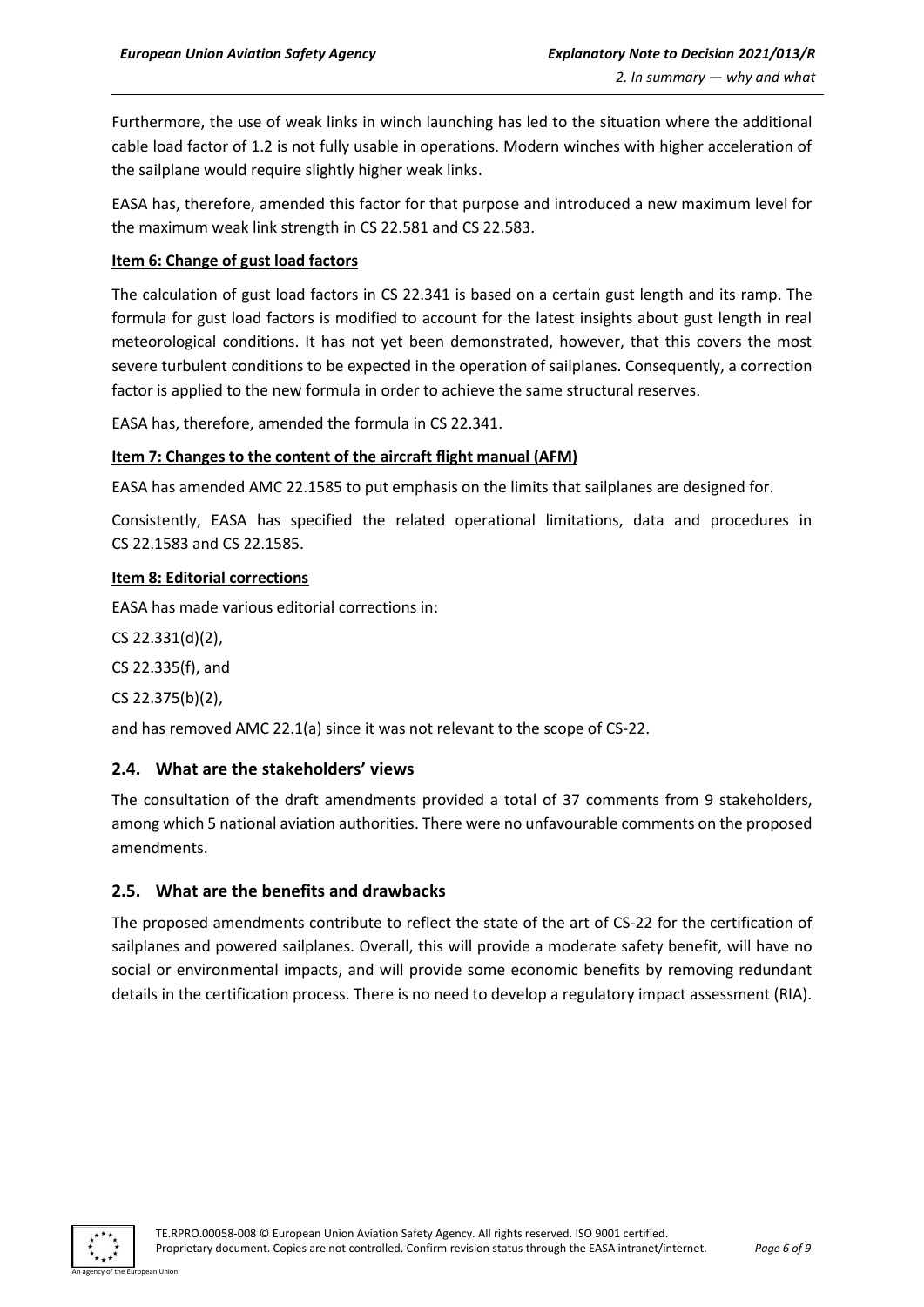## <span id="page-6-0"></span>**3. How do we monitor and evaluate the rules**

As the amendments result from the selection of non-complex, non-controversial and mature subjects, there is no need to monitor or evaluate the rules.



an Hoior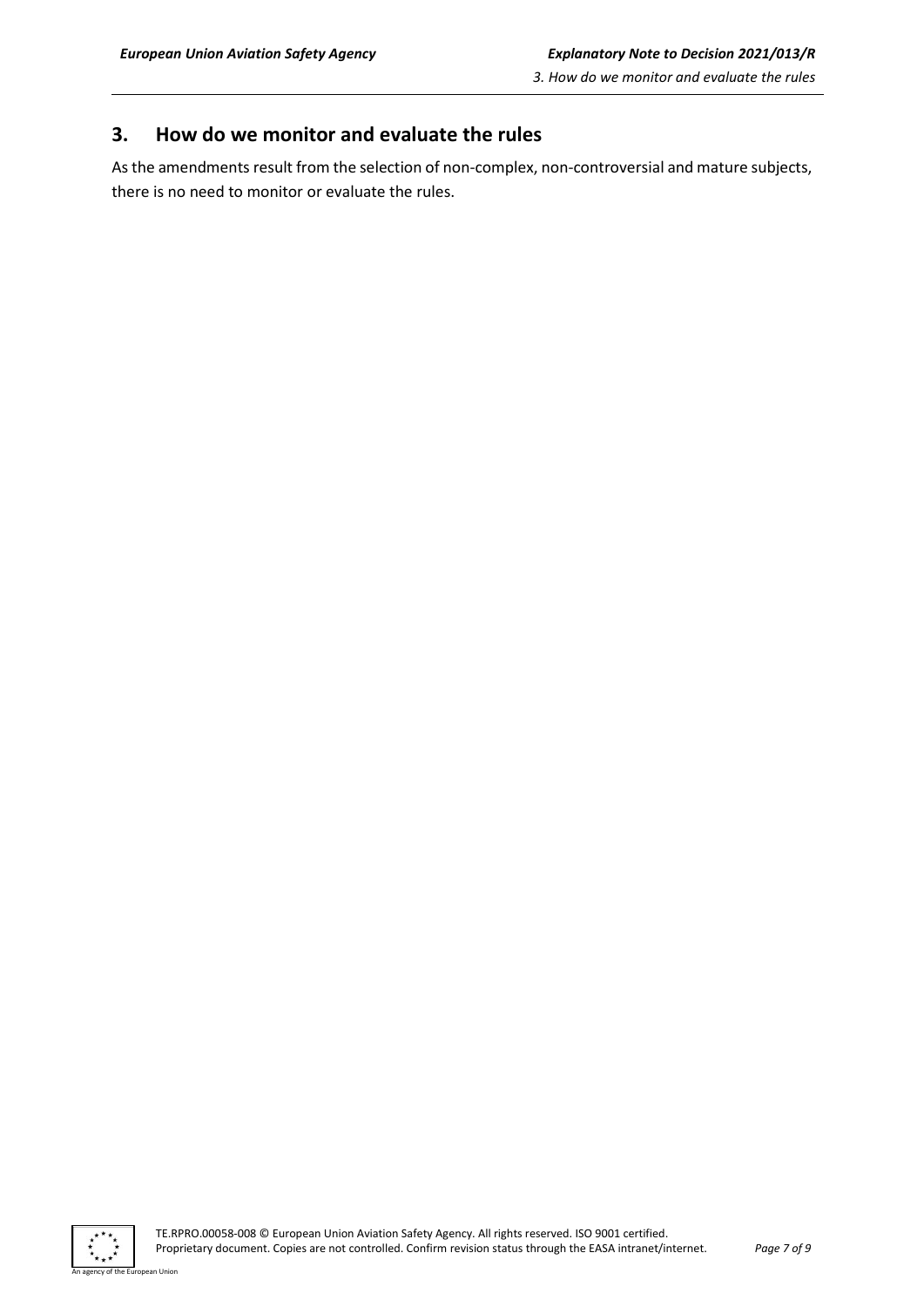### <span id="page-7-0"></span>**4. References**

#### <span id="page-7-1"></span>**4.1. Related regulations**

n/a

#### <span id="page-7-2"></span>**4.2. Related decisions**

— Decision No. 2003/13/RM of the Executive Director of the Agency of 14 November 2003 on certification specifications, including airworthiness codes and acceptable means of compliance, for sailplanes and powered sailplanes (« CS-22 — Initial Issue »)

#### <span id="page-7-3"></span>**4.3. Other reference documents**

- Accident report (Schlussbericht Nr. 2155 der Schweizerischen Unfalluntersuchungsstelle SUST)
- AAIB Bulletin: 7/2013 (includes Safety Recommendation 2013-008)
- Joint Aviation Authorities (JAA) NPA 22C-85 'Aerotowing'
- 'A Revised Gust-Load Formula and a Re-Evaluation of V-G Data Taken on Civil Transport Airplanes From 1933 to 1950', by K.G. Pratt, W.G. Walker, NACA Report 1206, 1955
- 'On the Gust Loads of Sailplanes', by L.M.M. Boermans, E. Lasauskas, OSTIV SDP abstract, 2019
- 'REVISED OSTIV GROUND LOADS STANDARDS' by Cedric O. Vernon, published in TECHNICAL SOARING, Vol. XX, No. 3
- 'Forschungsvorhaben L-5/84' sponsored by the German Ministry of Transport
- 'Rolling Moments on T-Tails', Paper No. 22C-78, JAR 22 Study Group, Issue 2, 29. Nov. 1999